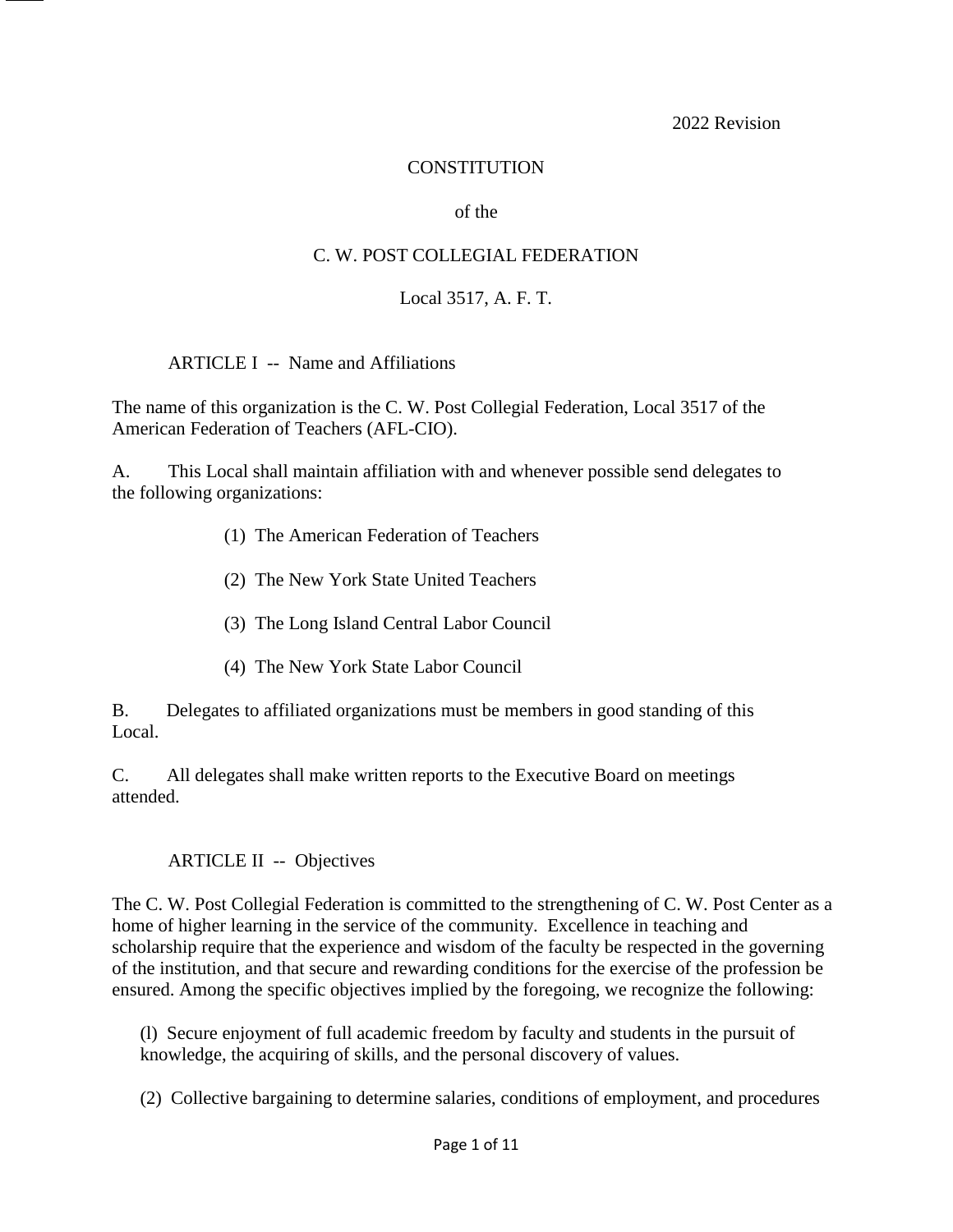which ensure, for the faculty, the effective exercise of its traditional rights and responsibilities.

(3) Compensation and salary increases which will attract a faculty of high professional quality and personal commitment.

(4) Peer judgment based on specified, objective criteria as the basis of recruitment, promotion, and tenure for faculty members.

(5) Defense of aggrieved faculty members against violations of academic rights and due process, or arbitrary, inequitable, or discriminatory treatment, by Personnel Committees, Chairpersons, and Administrative Officers.

(6) Procedures explicitly mandating participation and consultation by faculty, to strengthen the faculty contribution to policy-making within the Center and within Long Island University.

(7) Encouragement of support for legislation favorable to the advancement of higher education and increased accessibility to higher education for all members of our society.

ARTICLE III -- Membership

A. Membership is open to all employees of the C. W. Post Center of Long Island University who belong to the NLRB-certified Unit for which the Local bargains, or who are specifically judged to be eligible for membership by vote of the Executive Board. The following are specifically included:

> (1) Full-time classroom and library faculty, including Chairpersons, but excluding Deans and others holding full-time administrative appointments in Long Island University;

(2) Psychological Counselors;

(3) Research Associates.

B. Application forms shall be sent to eligible new employees by the Treasurer, and shall be available at all times in the Federation office.

C. An eligible individual becomes a member of the Federation when the Treasurer receives the individual's application and the first payment of dues (or check-off authorization). To be a member in good standing, an individual may not be more than two months in arrears in the payment of dues. To participate in balloting or to exercise other privileges of membership, a member must be in good standing.

D. Emeritus membership will be awarded upon request to former dues-paying members who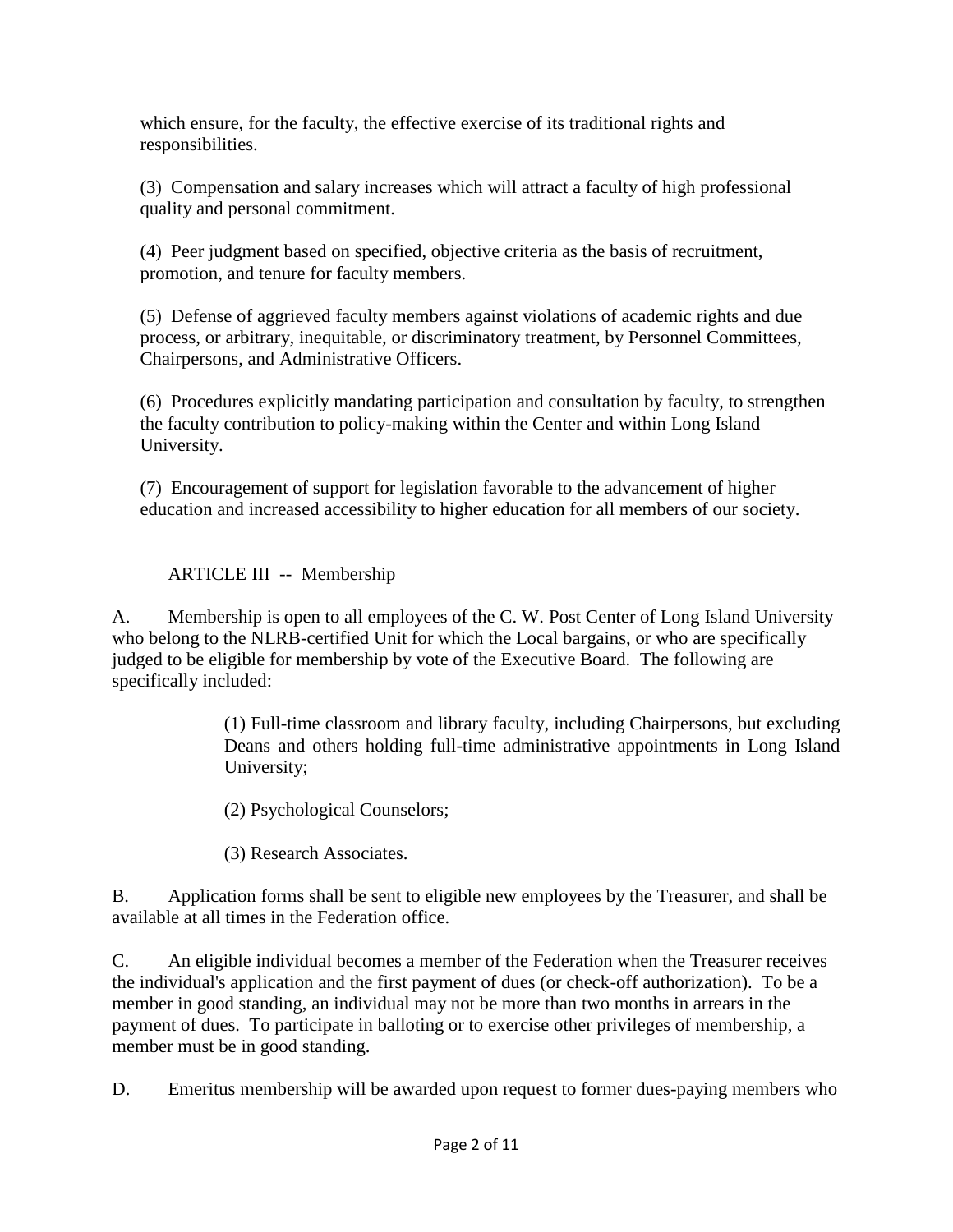have retired upon reaching retirement age. No dues will be collected from emeritus members who will have the right to attend membership meetings and to participate, but not to vote.

# ARTICLE IV -- Membership Meetings

A. The membership of the Federation is the body with ultimate policy-making authority in the Federation.

B. Four regularly-scheduled Membership Meetings will be held each year: in September, November, February and April. The dates of these meetings shall be published in the first week of the academic year. Additional or emergency meetings shall be convened by the President at the direction of the Executive Board, or when called for by any twenty members acting by petition submitted to the Secretary.

C. Ten days before each Membership Meeting, the Secretary shall mail to each member a notice of the meeting and an agenda, with a brief descriptive summary of each important issue to be discussed.

D. Membership Meetings shall be chaired by the Vice President. The current edition of Roberts' Rules of Order will govern the conduct of meetings. Fifteen percent of the membership will constitute a quorum; but the Chair shall presume that a quorum is present until some member in attendance calls for a count of those attending.

E. At each Membership Meeting, minutes of the preceding meetings of the Executive Board shall be distributed, and the Secretary shall make a report in which attention is called to actions taken by the Executive Board during that period which have significant impact upon the policies of the Federation. Resolutions from the floor to revise or reorient such policies are in order in response to the Secretary's report.

F. In conformity with Roberts' Rules (1970 edition, pg. 355), mail ballots are permitted only where expressly authorized by this Constitution or the By-Laws of the Federation.

# ARTICLE V -- Officers

A. The Federation will have four elected Officers: President, Vice President, Secretary, Treasurer. Officers will be elected in even numbered years; the term of officers is two years, beginning January 1. The normal election of Officers may be postponed up to five months (but not longer) if such action is made advisable by the current state of contract negotiations. Such action may be taken only by two-thirds vote in a Membership Meeting whose agenda, distributed in advance, announces that such a course of action will be proposed.

B. The election procedure for Officers will be as follows. The notice of the regular November Membership Meeting (in even numbered years) shall announce the forthcoming expiration of the Officer's terms, and call for nominations. Nominations may be made in writing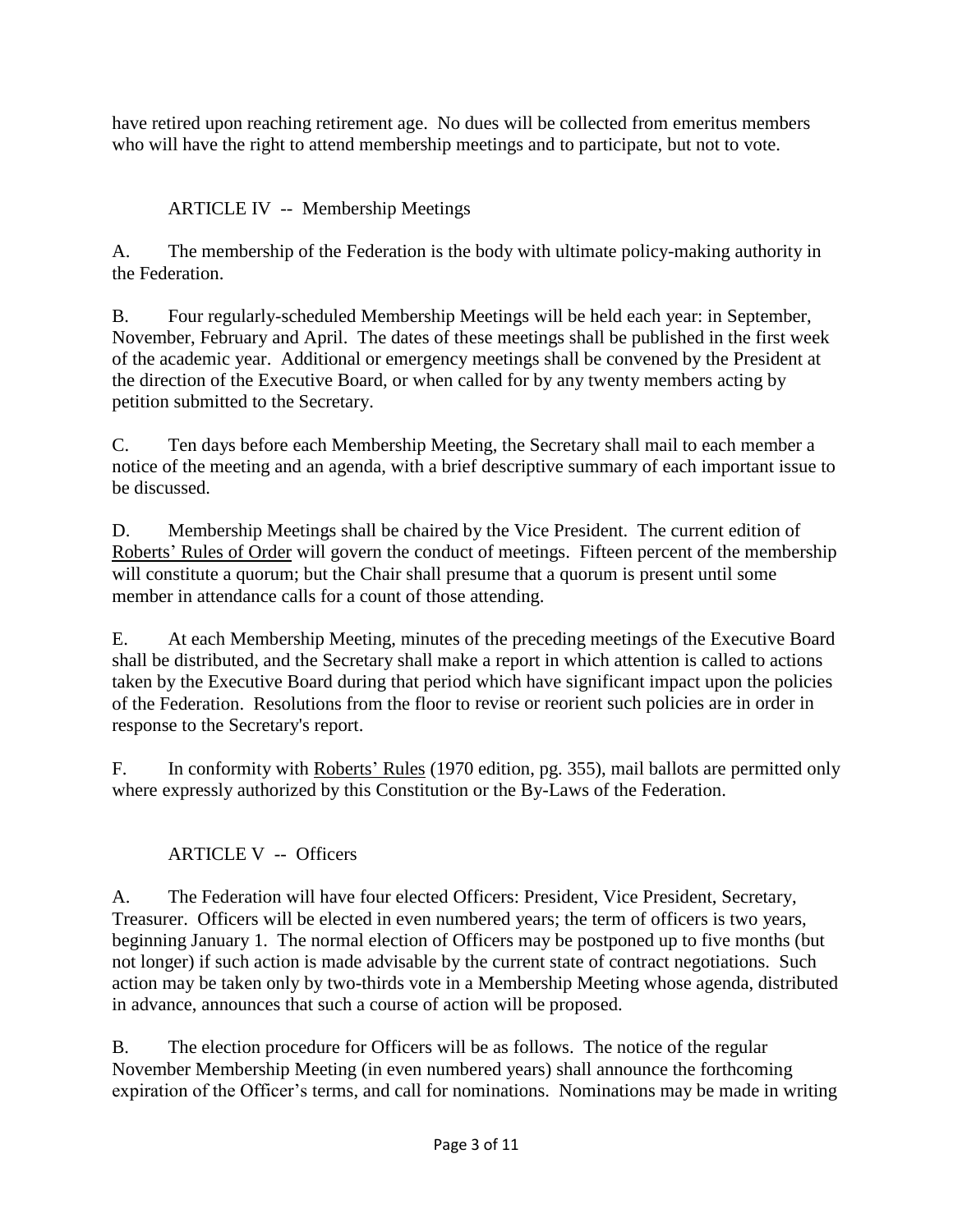to the Secretary before that meeting, or in person at that meeting. To become a candidate, the nominee must accept nomination at the meeting, either in person or by written proxy. All candidates (or, in their absence, their nominator) shall be invited to address the membership after nominations for the office are closed. The election shall be held by mail ballot (a single ballot sheet for all four Officers), distributed one week after the nomination meeting, with a two-week return deadline. Officers-elect shall serve as understudies to the outgoing Officers until January 1.

C. Each Officer is directly responsible to the Membership for the faithful and conscientious execution of the duties of his office. Duties of the Officers are as follows:

1. The President is the chief executive officer, and as such will oversee and direct the daily affairs of the Union, subject to the provisions of this Constitution, the resolutions adopted in Membership Meetings, and decisions of the Executive Board. This Officer is the Union's chief public spokesman, and is primarily responsible for developing and implementing its relations with affiliated and parent organizations. The President presides in Executive Board meetings and establishes their agenda (assisted by the Secretary). While serving as President, an individual shall not be eligible to serve on the Promotion and Tenure Board.

2. The Vice President will assist the President in the execution of daily responsibilities, and assume those responsibilities in the President's absence. The Vice President has primary responsibility for promoting communication with the membership and overseeing internal liaison. The Vice President presides at Membership Meetings and establishes their agenda (assisted by the Secretary).

3. The Secretary will prepare minutes of Executive Board and Membership meetings; prepare and distribute agendas; ensure timely implementation of the procedures set forth in this Constitution and By-Laws; conduct official correspondence; maintain orderly records; and assist the President in preparing reports and other documents.

4. The duties of the Treasurer shall be:

a. To receive, record, and deposit (in the name of the Federation) all monies from dues and other sources, and to pay all authorized bills. The payment of bills greater than \$100 shall require specific prior approval by vote of the Executive Board.

b. To keep the membership roll, to issue receipts and delinquent notices, and to forward all per-capita dues and current membership lists to NYSUT.

c. To report to the Executive Board at each regular meeting on the financial state of the Union, noting particularly any departures from the announced projections.

d. To present, at the September Membership Meeting, a detailed budget projection for the coming year, for the approval of the membership.

e. To present annually to the membership a certified audit of the Union's finances for the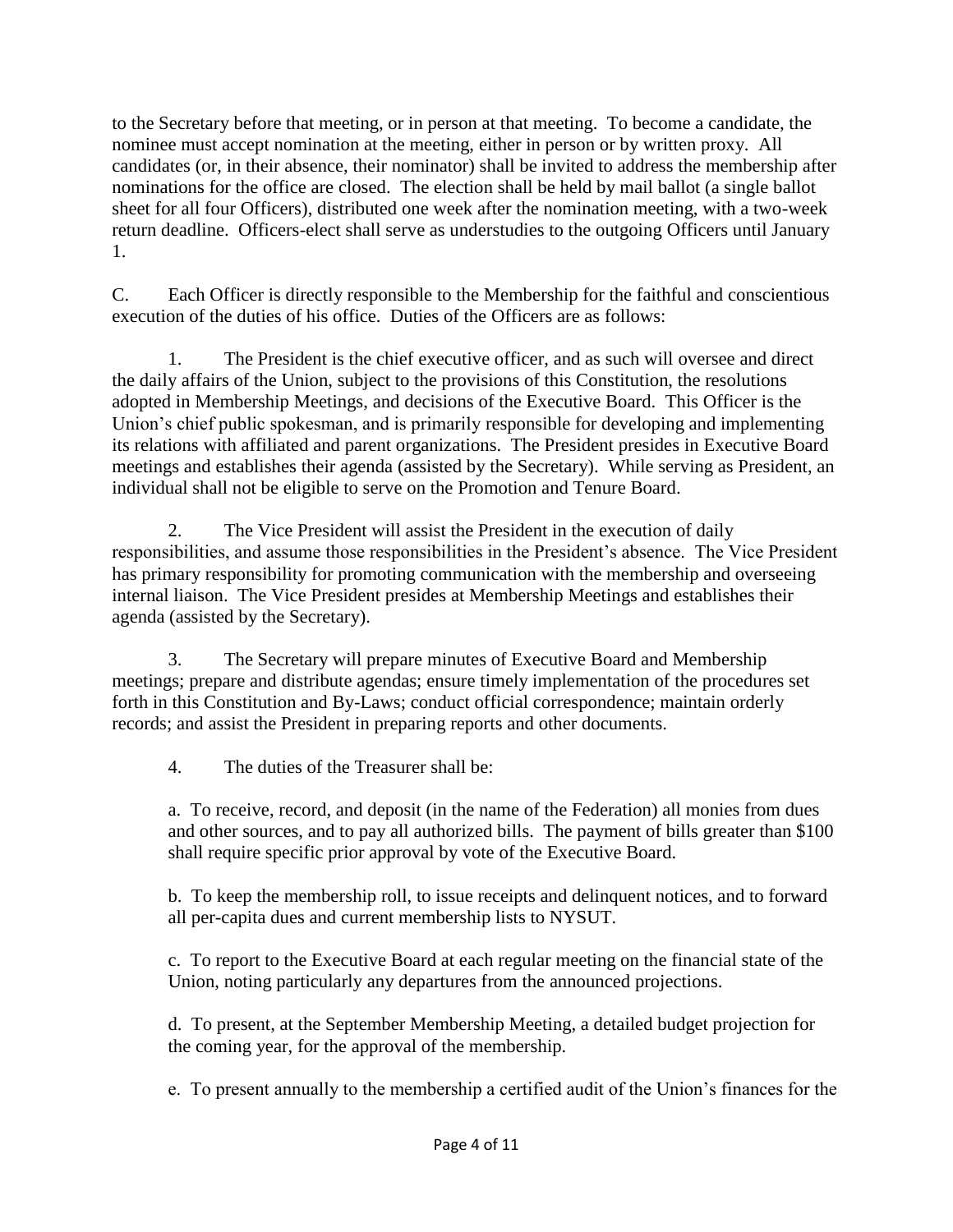preceding fiscal year.

D. The four officers will be subject to recall. This procedure will be initiated by a petition signed by at least 20% of the membership. The petition will be presented and discussed at a membership meeting. A mail ballot will then be distributed, and the issue decided by majority vote of those voting.

E. A vacant office will be filled by special election in conformity with the procedure specified in Section B of this Article, beginning at the next scheduled Membership Meeting (instead of the November meeting). A vacancy in the Presidency shall be filled immediately by succession (in the order: Vice President, Secretary, Treasurer) on an interim basis, vz. until the Section B procedure can be implemented. A vacancy in another Office may be filled on an interim basis by vote of the Executive Board.

F. Grievance Officer: The Executive Board shall appoint a grievance officer. The position will be compensated with a stipend of \$3000.00 per year. The position can remain unoccupied if there is no faculty member with the required knowledge or expertise.

# Article VI -- Executive Board

A. The Executive Board has the authority to formulate and to implement policies and to carry on the routine business of the Federation. All actions of the Executive Board are subject to review and modification by majority vote in subsequent Membership Meetings.

B. The Executive Board shall consist of the four Officers (President, Vice President, Secretary, Treasurer) elected at large, and approximately 21 Delegates elected proportionately from the various constituencies specified in the current By-Laws. The Executive Board shall also include, serving ex officio without voting privilege (unless such individuals are already Board Members), the Chairperson of the C. W. Post Faculty Council and the President of the C. W. Post Chapter of the A.A.U.P., provided such individuals are members in good standing of the Collegial Federation.

C. The election procedure for Delegates to the Executive Board shall be as follows. The notice of the regular February Membership Meeting will announce the forthcoming expiration of Delegates' terms and call for nominations. Each nominee must be a member of the specific constituency which he or she is nominated to represent. Nominations may be made in writing to the Secretary before the meeting, or in person at the meeting. It is the responsibility of the nominators to ascertain that their nominees are willing to have their names placed in nomination. Following the meeting, all nominees shall be informed of the complete list of nominees; if any wish to withdraw, they must do so within 48 hours of notification. The Secretary shall then distribute ballots to the eligible voters, with a two-week return deadline. Members of the Federation in good standing are eligible to vote, but only for Delegates who represent the specific constituency to which they belong.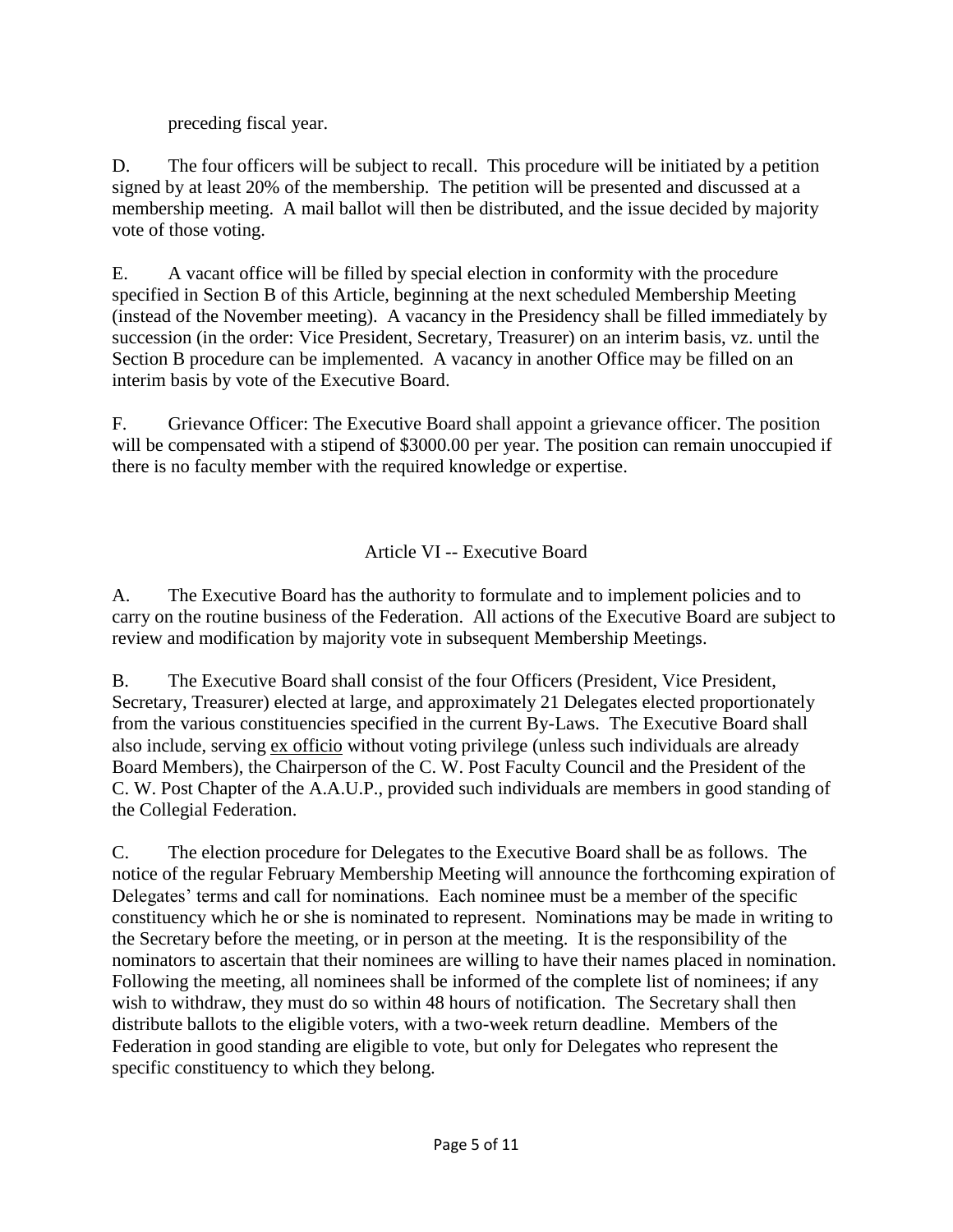D. The term of office for Delegates is two years, beginning March 15 (for February elections). Individuals are eligible for re-election. Terms will be staggered so that roughly onehalf of the Delegates will be elected each year. If a vacancy should occur, a special election shall be held in conformity with the procedure of Section C, beginning at the next scheduled Membership Meeting (rather than the February meeting). If an individual who is serving as a Delegate is elected as an Officer, the term of office as a Delegate ends when the term as elected Officer begins.

E. The Executive Board will hold regular meetings once a month; dates shall be scheduled for each semester at the last meeting of the previous semester. Additional meetings may be convened at the discretion of the President or upon petition by four members of the Board; in either case, written notice setting forth the need for the meeting shall be provided. At least three days notice of such a meeting will be provided. The quorum for meetings of the Executive Board shall be 50% of the voting members. Roberts' Rules shall govern with respect to Executive Sessions; minutes from an Executive Session shall not be available to the membership at large.

F. If any Delegates on the Executive Board are absent from three consecutive regular meetings, or from a total of four regular meetings during the academic year, their membership on the Board shall be deemed to have lapsed, and a special election shall be held to fill their place. If the Executive Board judges that special circumstances have justified the Delegate's absences, it may recommended to the constituency that the Delegate be re-elected. Delegates are eligible for re-election in any case.

# ARTICLE VII -- Grievance Committee

The purpose of the Grievance procedures is to enforce the contract. Implementation is the responsibility of the President. The President is the spokesman and signatory for the Union in all grievance and arbitration matters. The President shall be assisted in the processing of grievances by a Grievance Committee, whose membership shall be determined by the Executive Board. Grievance Committee members shall be selected for their knowledge and skills as related to the types of grievance currently being processed, and shall be trained in the acquisition of such skills. They need not be members of the Executive Board. Their function is to assist grievants in their use of the grievance machinery, to gather evidence in the case, and to prepare required documents and testimony under the guidance of the President.

Any proposed resolution of a grievance which has policy implications not previously considered by the Executive Board shall be brought to the Board for discussion prior to settlement.

# ARTICLE VIII -- Dues, Assessments and Stipends

Dues and Officer Stipends are established by the Executive Board, subject to ratification by majority vote of the membership voting in a mail referendum. In unusual circumstances, the Executive Board may propose a special assessment to raise funds for a specified purpose, subject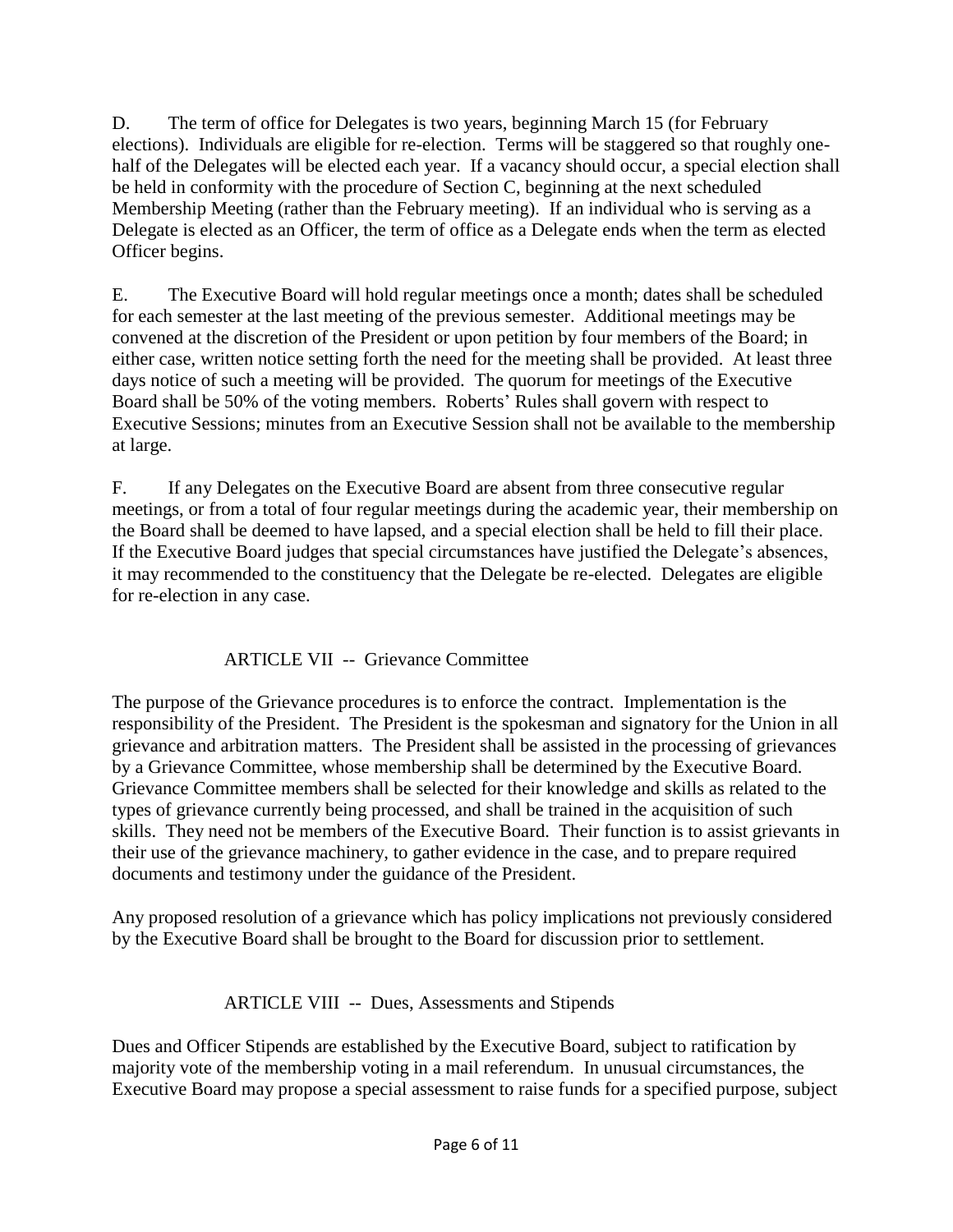to ratification by majority vote of the membership voting in a mail referendum.

# ARTICLE IX -- Contract Negotiations

The negotiating team will be appointed by the Executive Board. The team has the responsibility of formulating and revising contract demands in whatever degree of confidentiality it deems appropriate. Before formulating the initial demands, the team shall thoroughly canvass the opinions of Unit members, via questionnaires and meetings of the various constituencies. A contract will be ratified by a majority vote of members in good standing actually voting, by secret ballot, at a location where copies of the proposed contract are available for examination.

### ARTICLE X -- By-Laws

By-Laws of the Federation, defining procedures for the orderly accomplishment of the business of the Federation under this Constitution, shall be promulgated and adopted together with this Constitution. New By-Laws and amendments to existing By-Laws may be proposed, in the form of a written petition, by any ten members of the Federation. Proposed By-Laws should be sent to the Secretary, who will place the proposal on the agenda of the next Membership Meeting. The text shall be included with the agenda mailing to the membership. The text is open to amendment by majority vote in that meeting. Adoption of a new or amended By-Law shall be by two-thirds vote of those in attendance at the Membership Meeting which considers it.

#### ARTICLE XI -- Amendments

Amendments to this Constitution may be proposed, in the form of a written petition, by any ten members of the Federation. Proposed constitutional amendments should be sent to the Secretary, who shall place the proposal on the agenda of the next Membership Meeting. The full text shall be included with the agenda mailing to the membership. The text is open to amendment by majority vote in that meeting. If the proposed constitutional amendment is endorsed by majority vote, it becomes a Pending Constitutional Amendment. Final adoption of a Pending Constitutional Amendment shall require a two-third vote in the next following Membership Meeting. No amendments to the text of the Pending Constitutional Amendment are permitted in the Membership Meeting which moves adoption.

# ARTICLE XII -- Adoption

This Constitution (1982 Revision) will be adopted by the procedure described in Article XIII of the Constitution of the C. W. Post Collegial Federation, 1976 Revision. Following adoption, this Constitution shall supersede the previous Constitution (1976 Revision) of the Federation.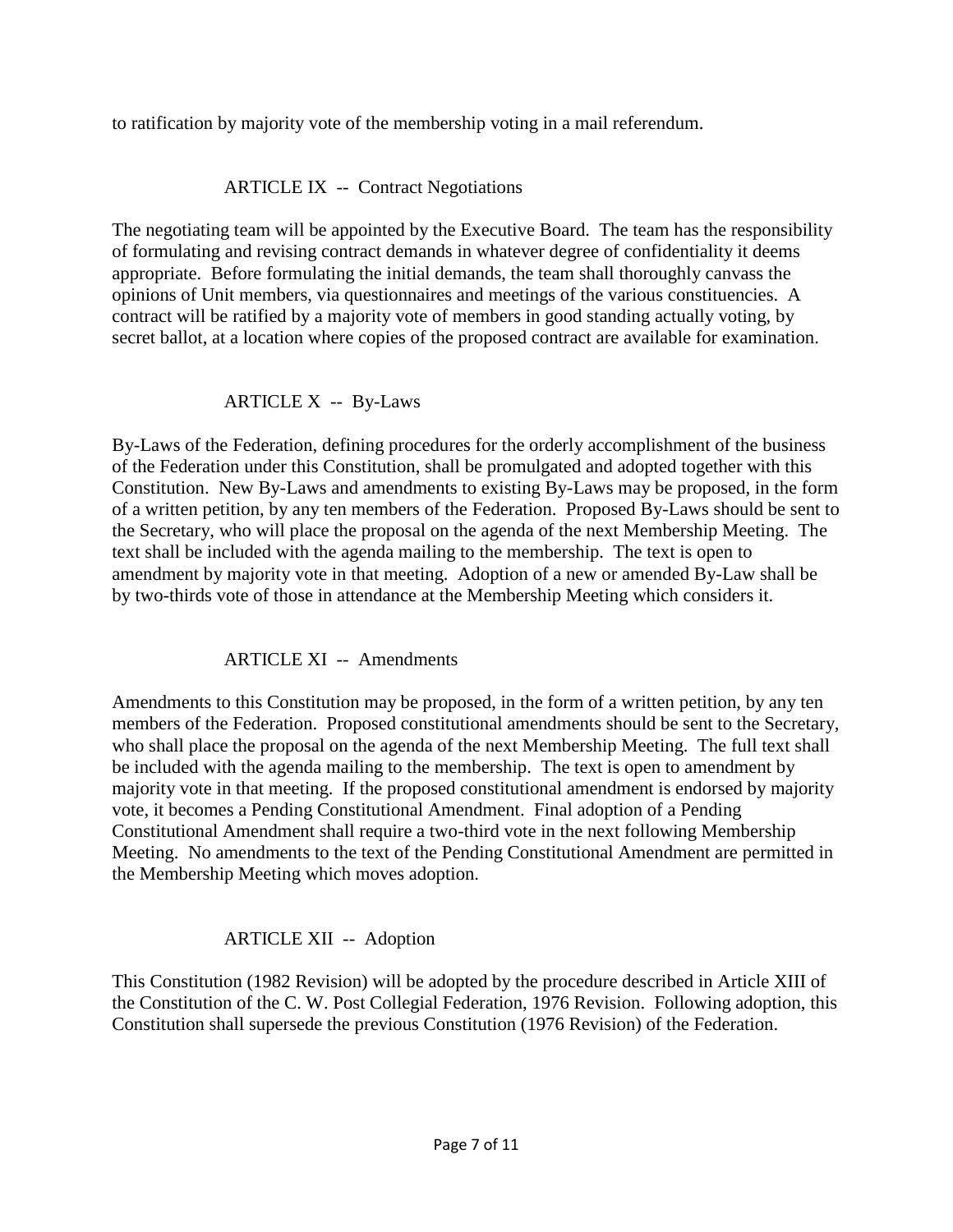#### CONSTITUTION -- ARTICLE XII -- prior to "self-destruct"

This Constitution (1982 Revision) will be adopted by the procedure described in Article XIII of the Constitution of the C. W. Post Collegial Federation, 1976 Revision. Following adoption, this Constitution shall supersede the previous Constitution (1976 Revision) of the Federation. Following final adoption of this Constitution in Fall 1982, the President shall immediately initiate a special election procedure for Officers by distributing, by mail, a call for nominations (and for volunteers to serve as a Committee of Tellers), with a ten-day return deadline. A mail ballot shall then be prepared and distributed with a ten-day return deadline. The newly elected Officers shall then promptly convene a Membership Meeting to implement a special election procedure for Delegates to the Executive Board which shall conform with Article VI Section C except that it shall (if feasible) be held in November or December rather than in February. Members serving terms on the Executive Board as of September 1982 shall remain in office, and the Board shall continue functioning, until the new election procedures for Delegates have been completed. Delegates shall be elected from all the constituencies specified in the new By-Laws. The staggering of Delegate terms shall be phased in by distributing initial one-year and regular two-year terms among the various constituencies. The newly elected Officers, deciding by consensus, shall determine an equitable scheme for that distribution of terms. Following implementation of these "phase-in" provisions, the last eight sentences of this Article shall be expunged, leaving only the first two sentences.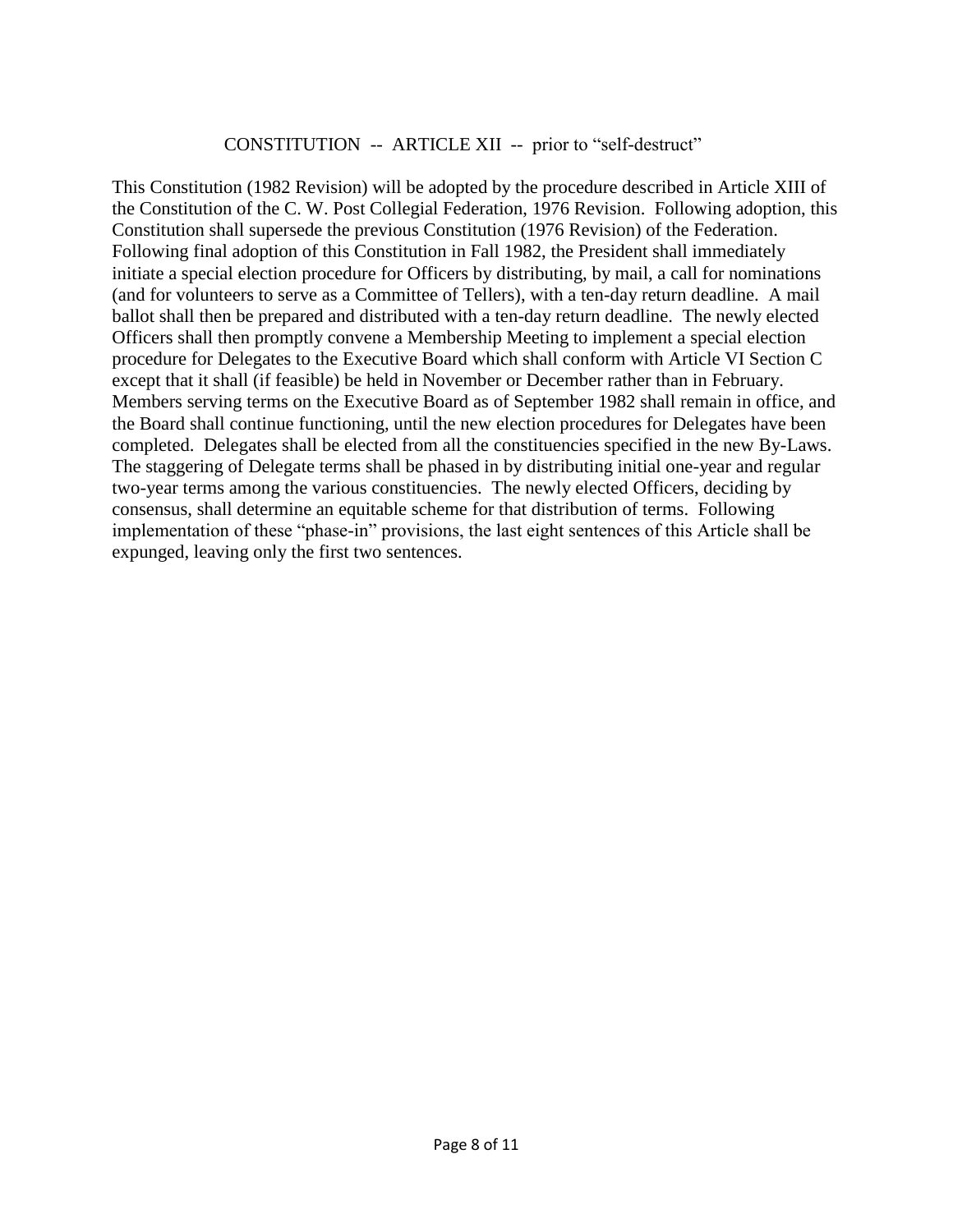By-Law #1 Apportionment of Delegates to the Executive Board

[NOTE: Superseded by By-Law Amendment #1 approved January 28, 2016. (See below.)]

Delegates to the Executive Board are elected from the following constituencies: (1) Probationary Faculty: one Delegate; (2) C. E. Faculty: one Delegate; (3) At Large (elected by and representing the membership of the Union as a whole): two Delegates; (4) Academic Divisions, defined as for Faculty Council representation: Divisions with less than 30 unit members, one Delegate; Divisions with 30 to 59 unit members, two Delegates; Divisions with 60 or more unit members, three Delegates. The apportionment of Delegates is accordingly as follows:

| <b>Probationary Faculty</b>         |                |
|-------------------------------------|----------------|
| C. E. Faculty                       |                |
| At Large                            |                |
| Graduate Library School             |                |
| School of Accountancy               |                |
| <b>School of Business</b>           |                |
| <b>Library Division</b>             | 2              |
| School of Health and Public Service | 2              |
| Social Science Division (College)   | 2              |
| School of the Arts                  | $\overline{2}$ |
| Humanities Division (College)       | $\overline{2}$ |
| School of Education                 | 3              |
| Science Division (College)          | 3              |
|                                     |                |

TOTAL 23

BY-LAW #2: Balloting Procedure

A. After receiving nominations in a membership meeting, the Chair shall appoint a committee of Tellers for the election: at least three, and including as many additional members as wish to volunteer. The committee shall elect its Chairperson, and shall fix the time and place to count ballots. The Secretary shall include this information on the ballot. Any member who so desires is welcome to observe the ballot counting.

B. Ballot instructions shall direct voters to seal the completed ballot in an unmarked small  $(3\frac{1}{2}X 6)$  envelope. The small envelope is to be enclosed in a standard  $(4 X 9)$  envelope, on the outside of which voters are to sign and print their name, and indicate the constituency from which they are voting (if relevant in the election).

C. Ballots shall be mailed to a Post Office box, rented by the Federation for use exclusively in elections. The ballots are to be collected by the Tellers on the day they are to be counted.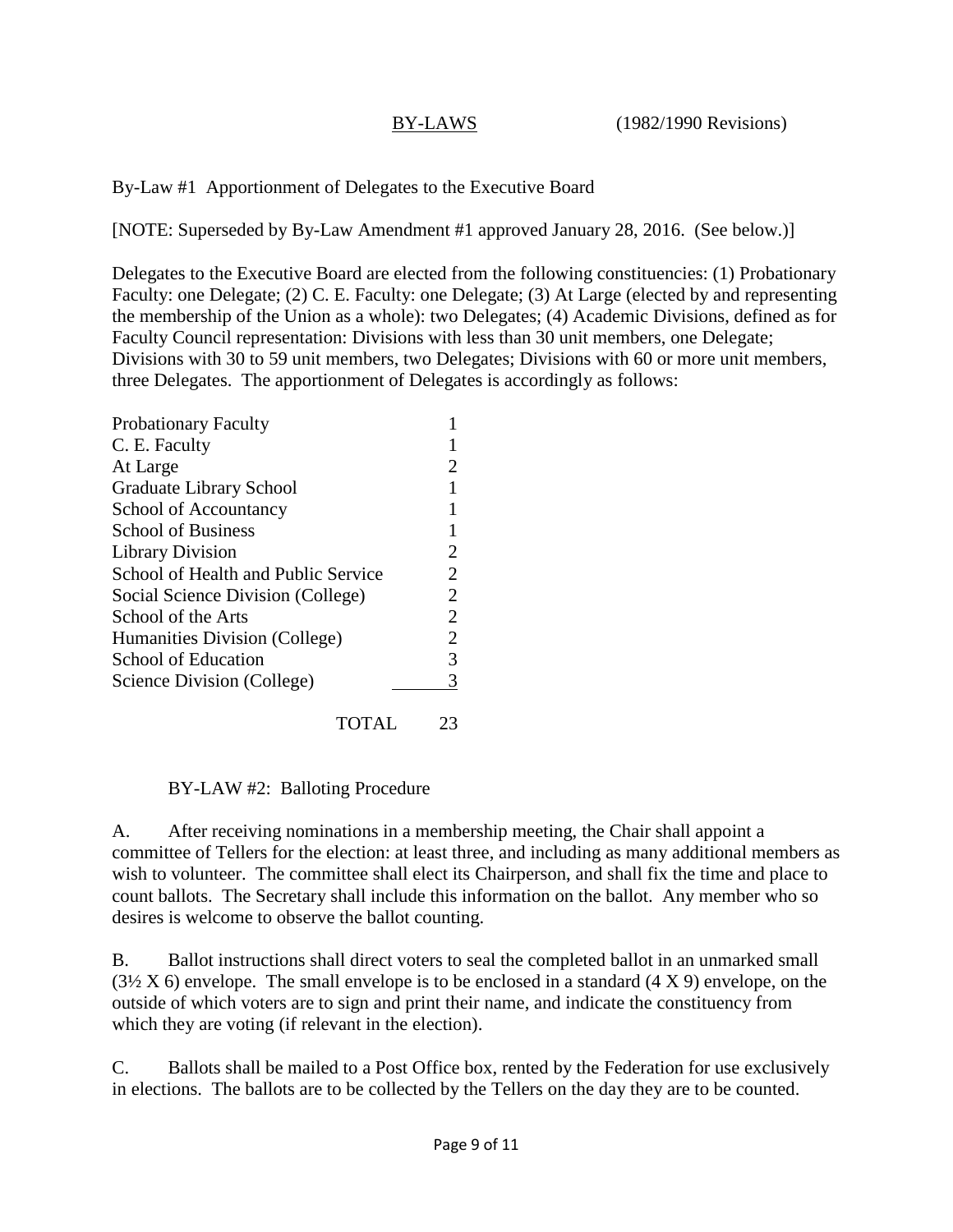D. The ballots are handled as follows. First the signature on each outer envelope is checked against the list of qualified voters, and the voter is checked off on that list as having voted. Then the envelopes, still sealed, are sorted by constituency of the voter (if relevant in the election). Then, for each constituency, the tally is made as follows:

1. The outer envelopes are opened; the inner envelopes (still unopened) are extracted, and the outer envelopes are set aside.

2. The inner (unmarked) envelopes are mixed, then opened; the ballots are extracted and pooled; the small envelopes are discarded.

3. The ballots are unfolded and tallied.

E. The tellers shall write, on any disqualified ballot, the reason for the disqualification. If the Tellers are not in agreement on whether a ballot should be disqualified, the issue shall be reported to the Executive Board for resolution. Meanwhile, the contested Ballot shall not be tallied, and the election results shall be provisional pending the decision of the Executive Board. Outer envelopes, ballots, and tally sheets shall be stored by the Federation for two years, and will be available for inspection by any interested Unit member.

# BY-LAW #3: Mail Ballots

A. The following issues are decided by mail ballot, as described in the Constitution: election of Officers and Delegates, recall of Officers; revision of dues, stipends and assessments.

B. By majority vote, a Membership Meeting may refer an issue before it to the membership at large for decision by mail ballot (in preference to deciding it by vote in the meeting).

C. A motion to reconsider a decision reached by majority vote in a Membership Meeting shall be submitted to the membership at large in a mail referendum if such action is supported by one-third of the members present and voting. The motion to reconsider shall be adopted only if supported by two-thirds of those voting in the mail referendum.

D. In the event a Membership Meeting shall fail to achieve a quorum, the Executive Board may authorize the deciding of announced agenda items for that meeting by mail ballot.

# BY-LAW #4: Delegates to Affiliated Organizations

All delegates and alternates to conventions and meetings of the parent organizations and other affiliates of the Federation shall be nominated and elected by majority vote in Membership Meetings of the Federation. The President shall certify the election, forward needed credentials, and make sure that required deadlines (e.g. in forwarding per-capita dues) have been met.